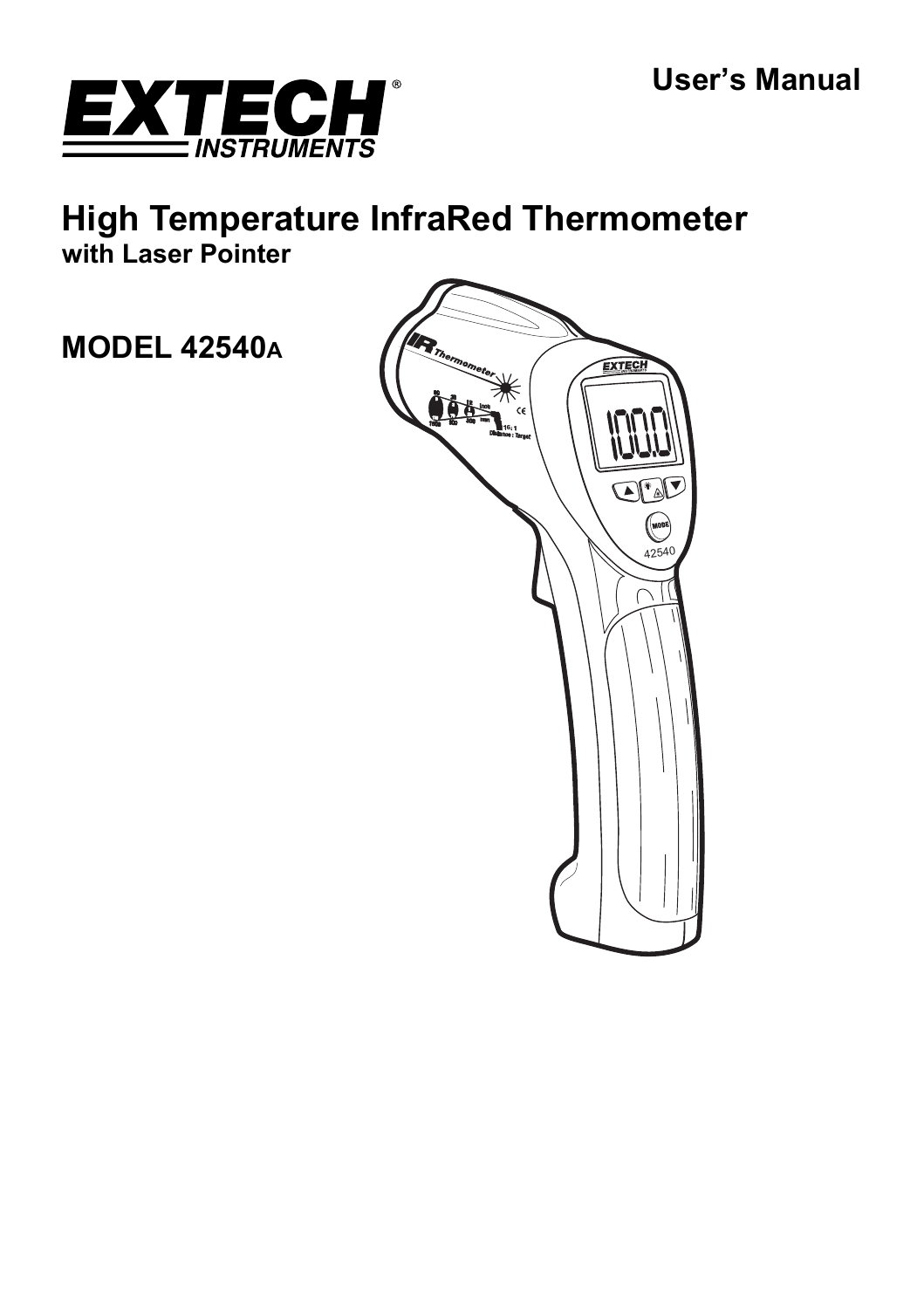## *Introduction*

Congratulations on your purchase of the Model 42540A IR Thermometer. The 42540A is capable of non-contact (infrared) temperature measurements at the touch of a button. The built-in laser pointer increases target accuracy while the backlit LCD and handy push-buttons combine for convenient, ergonomic operation. This meter is shipped fully tested and calibrated and, with proper use, will provide years of reliable service.

## *Safety*

- Use extreme caution when the laser pointer beam is on
- Do not point the beam toward anyone's eye or allow the beam to strike the eye from a reflective surface
- Do not use the laser near explosive gases or in other potentially explosive areas



## *Meter Description*

- 1. Laser pointer beam
- 2. IR Sensor
- 3. Measurement Trigger
- 4. Battery and Switch Compartment
- 5. LCD Display
- 6. Push-buttons
- 7. Handle Grip
- 8. Temperature Units (ºC/ºF) Switch
- 9. Test Lock ON/OFF Switch
- 10. Alarm ON/OFF Switch

Note: There is a tripod mount on the bottom of the handle





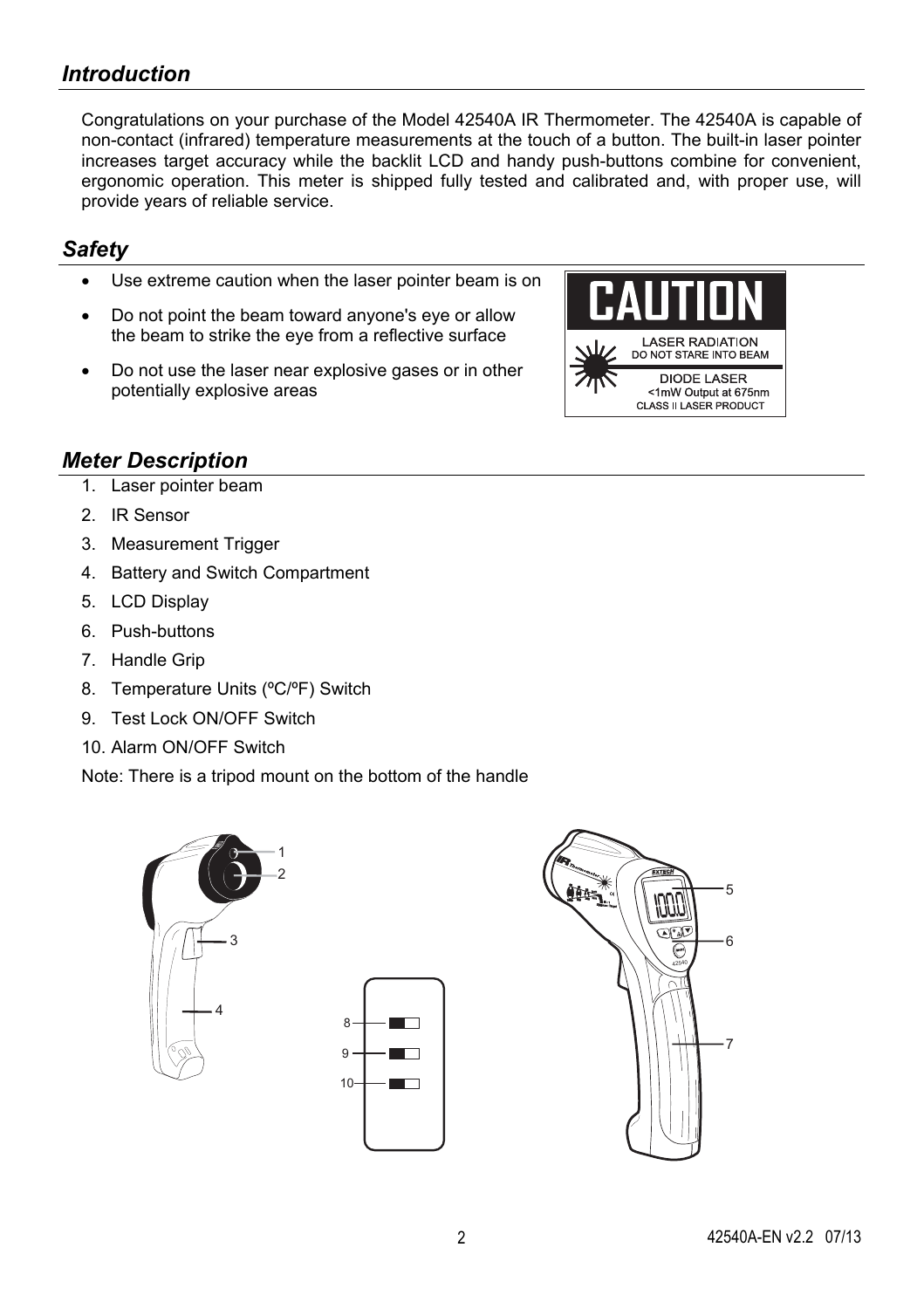#### **Basic IR Measurements**

- 1. Hold the meter by its handle and point it toward the surface to be measured.
- 2. Pull and hold the trigger to turn the meter on and begin testing. The temperature reading, the flashing 'SCAN' icon, the emissivity, and the unit of measure will appear. Note: Replace the 9V battery if the display does not switch on.
- 3. Release the Trigger and the reading will hold for approximately 7 seconds (HOLD will appear on the LCD) after which the meter will automatically shut off. The only exception to this is if the TEST LOCK switch is set to ON.

**Note:** Select the temperature units ( ${}^{\circ}F/{}^{\circ}C$ ) using the top switch inside the battery compartment

#### **Backlight/Laser Pointer**

- 1. While pulling the Trigger, push the backlight/laser button  $\sqrt{\hat{z}}$  once to turn on the backlight.
- 2. Press it again to turn on the laser pointer. When the laser is ON the laser icon  $\triangle$  will appear in the LCD.
- 3. Press the laser button to turn the backlight off.
- 4. Pressing it again turns the laser off.

**Note**: Backlight and Laser settings will be retained after the meter powers down.

#### **Over-range Indication**

If the temperature measurement exceeds the specified temperature range, the thermometer will display dashes in place of a temperature reading.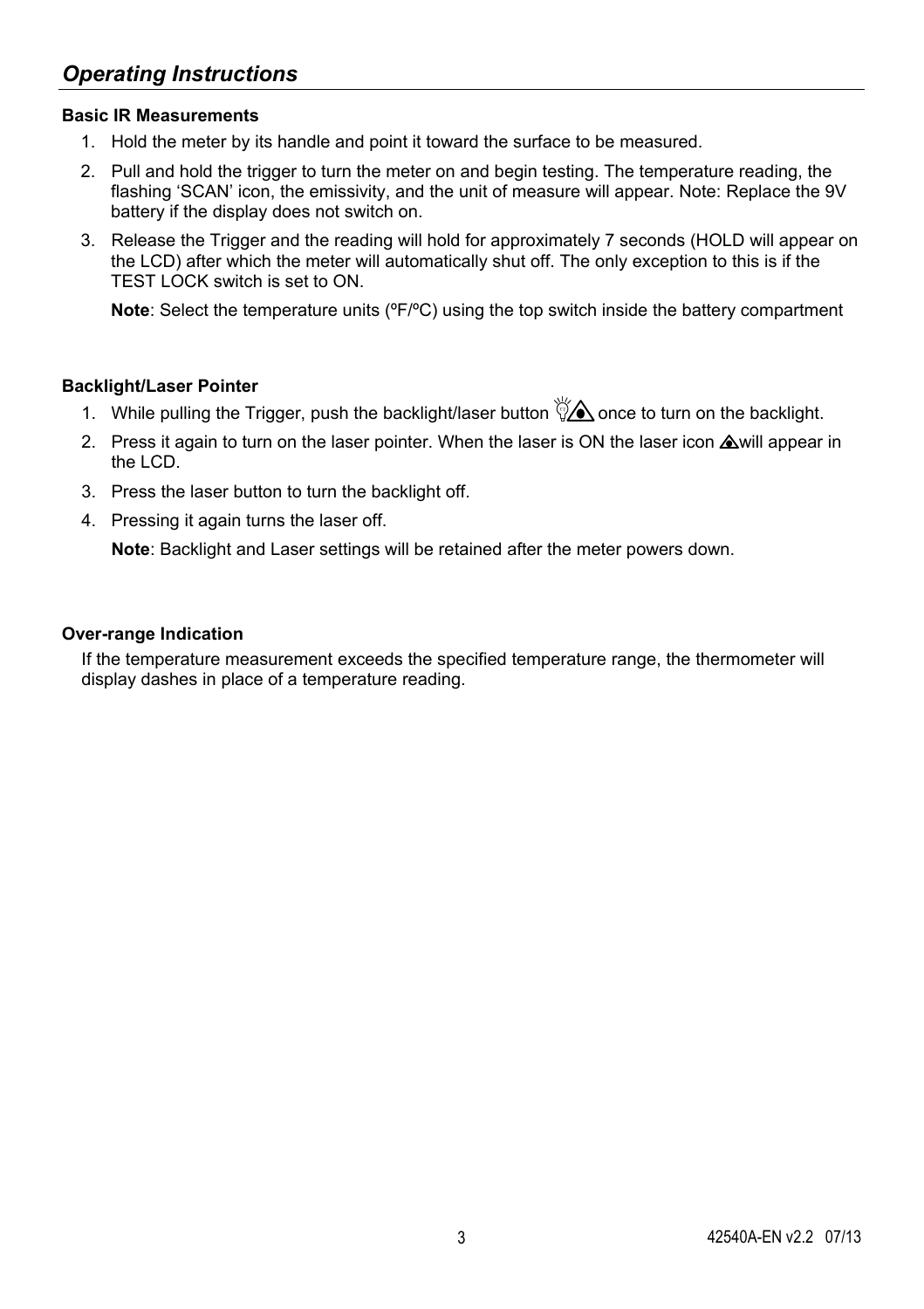#### **The MODE button options**

The MODE button is used to access the programming functions of the instrument. The selected function is displayed on the bottom line of the LCD. Each parameter is listed below with an explanation for its use. Press the MODE button to step from one parameter to the next.

**EMS** (Emissivity Value)

To change the emissivity value, use the UP and DOWN arrows (the range is 0.10 to 1.00). The current emissivity setting is always shown at the top of the LCD display. A setting of 0.95 covers about 90% of all applications and, when in doubt, should be set as such. Emissivity is discussed in a dedicated section of this manual.

**MAX** (Maximum function)

In the MAX mode, only the highest reading encountered in the current measurement session is displayed

- **MIN** (Minimum function) In the MIN mode, only the lowest reading is displayed
- **DIF** (Max minus Min value) In the DIF mode, the MAX less the MIN is displayed.
- **AVG** (Average value)

In the AVG mode, all of the readings in the current measurement session are averaged and the value is displayed.

**HAL** (High Alarm setting)

The temperature that, when exceeded, causes the audible/visual alarm to trip.

**LAL** (Low Alarm setting)

The temperature that, when exceeded high to low, causes the audible/visual alarm to trip.

#### **High and Low Alarm Feature**

The Model 42540a has an alarm feature whereas a High Alarm setting and a Low Alarm setting can be programmed by the user. When either Alarm point is reached the meter will alert the user via an audible beep and LCD display icon. Follow the steps below:

- 1. Press the MODE button until the HAL (High Alarm) parameter is displayed. Use the UP and DOWN arrow keys to set the desired High Alarm temperature setting.
- 2. Press the MODE button until the LAL (Low Alarm) parameter is displayed. Use the UP and DOWN arrow keys to set the desired Low Alarm temperature setting.
- 3. When an alarm limit is reached, the audible alarm will sound and the display icon HIGH or LOW will appear on the LCD.
- 4. Note that if the bottom switch (located in the battery compartment) is set to OFF, the audible alarm will be disabled.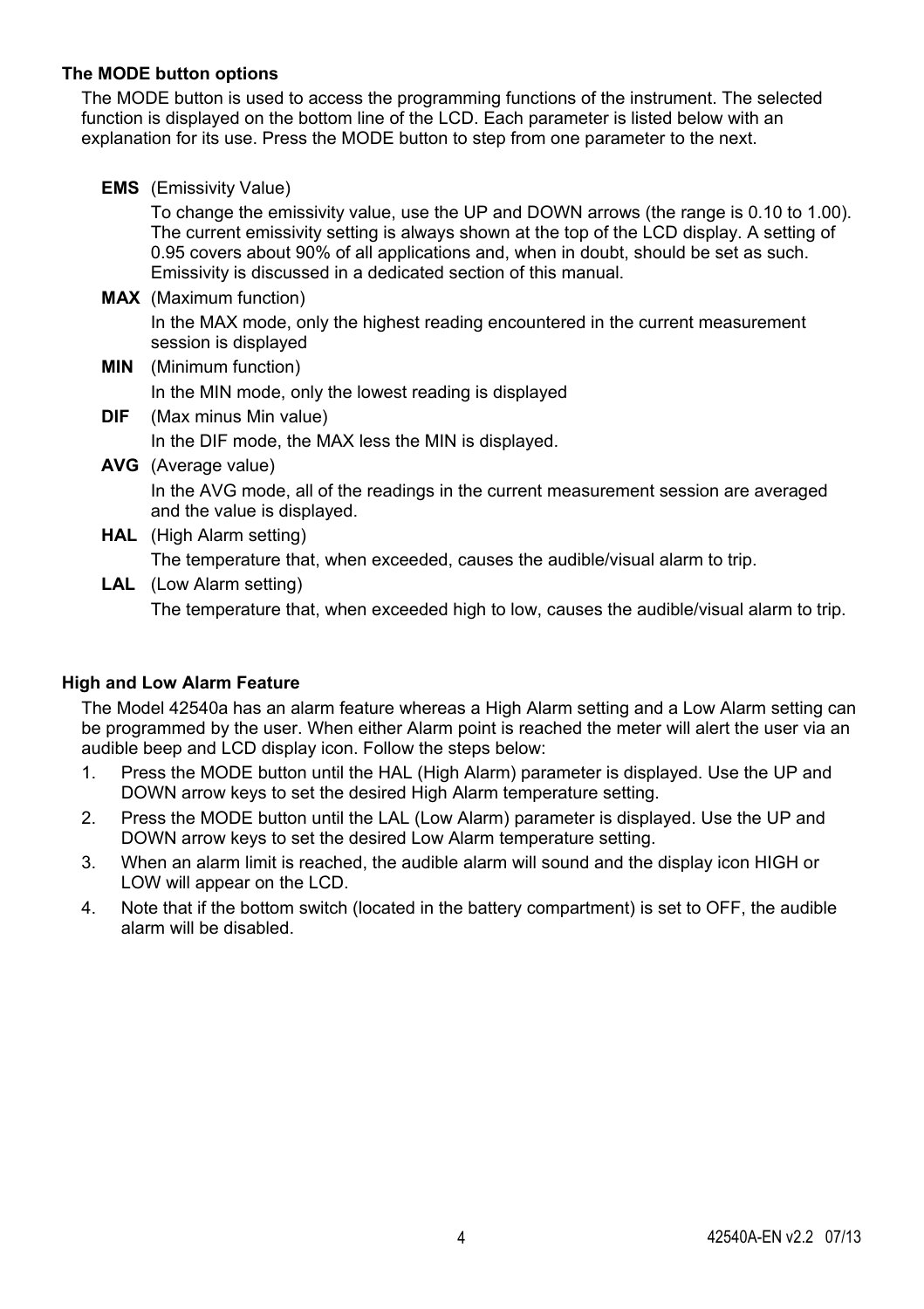

When the battery symbol  $\parallel$  appears empty or close to empty, replace the meter's 9V battery. The battery compartment is located behind the panel that surrounds the meter's trigger. The panel can be pried open near the trigger and folded down as shown in the diagram. Replace the 9V battery and close the battery compartment cover.

#### **IR Measurement Notes**

- 1. The object under test should be larger than the spot (target) size calculated by the field of view diagram (printed on the side of the meter and in this guide).
- 2. Before measuring, be sure to clean surfaces that are covered with frost, oil, grime, etc.
- 3. If an object's surface is highly reflective, apply masking tape or flat black paint to the surface before measuring. Allow time for the paint or tape to adjust to the temperature of the surface it is covering.
- 4. Measurements through transparent surfaces such as glass may not be accurate.
- 5. Steam, dust, smoke, etc. can obscure measurements.
- 6. The meter automatically compensates for deviations in ambient temperature. However, it can take up to 30 minutes for the meter to adjust to extremely wide changes.
- 7. To find a hot spot, aim the meter outside the area of interest then scan across (in an up and down motion) until the hot spot is located.

#### **Field of View**

The meter's field of view is 16:1. For example, if the meter is 16 inches from the target (spot), the diameter of the target must be at least 1 inch. Other distances are shown in the field of view diagram. Note that measurements should normally be made as close as possible to the device under test. The meter can measure from moderate distances but the measurement may be affected by external sources of light. In addition, the spot size may be so large that it encompasses surface areas not intended to be measured.

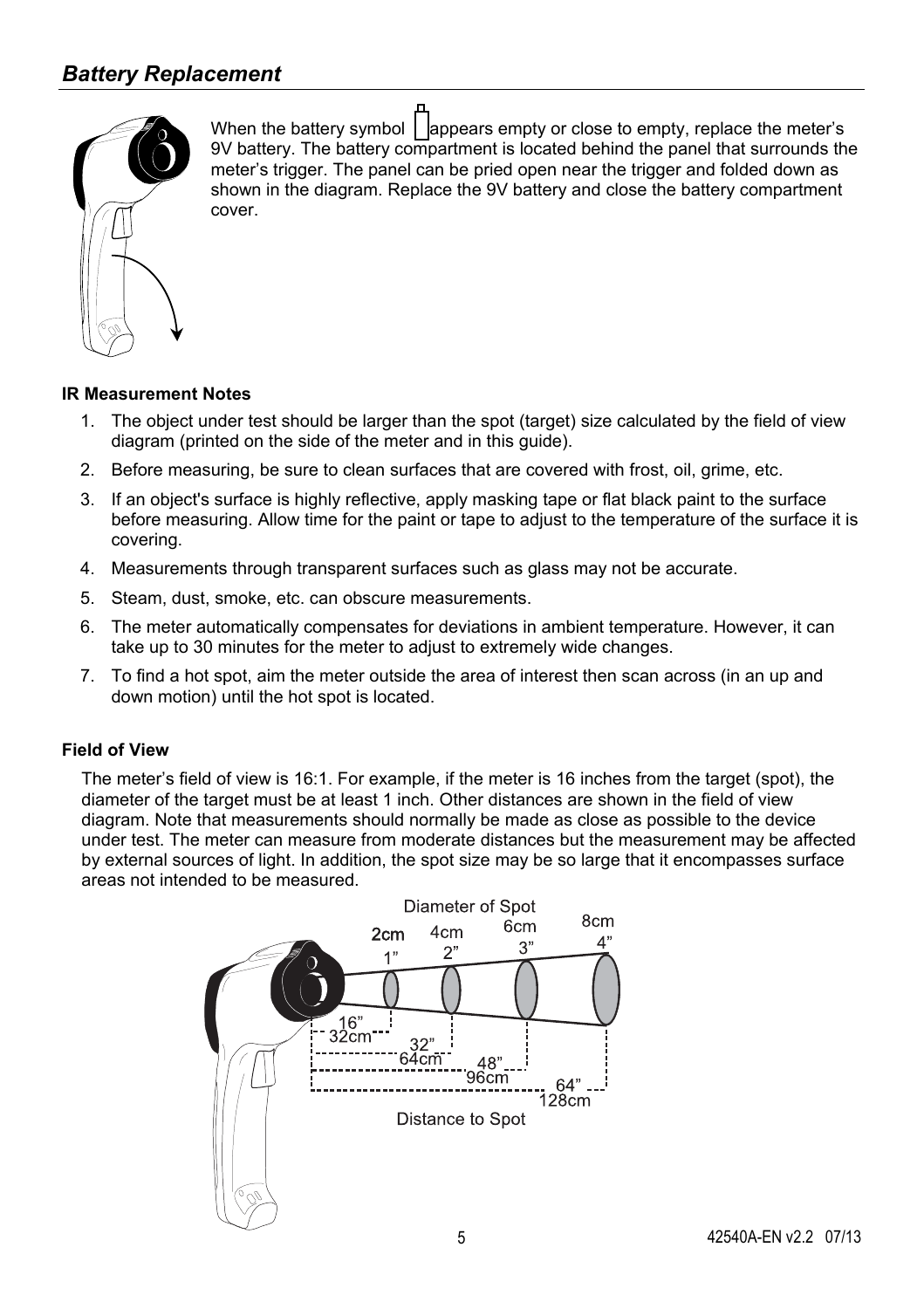#### **Emissivity and IR Measurement Theory**

IR Thermometers measure the surface temperature of an object. The thermometer's optics sense emitted, reflected, and transmitted energy. The thermometer's electronics translate the information into a temperature reading which is then displayed on the LCD.

The amount of IR energy emitted by an object is proportional to an object's temperature and its ability to emit energy. This ability is known as emissivity and is based upon the material of the object and its surface finish. Emissivity values range from 0.1 for a very reflective object to 1.00 for a flat black finish. For the Model 42540a, the emissivity is adjustable from 0.1 to 1.00. Most organic materials and painted or oxidized surfaces have an emissivity factor of 0.95. When in doubt, set the emissivity to 0.95.

| <b>Material under test</b> | <b>Emissivity</b> | <b>Material under test</b> | <b>Emissivity</b> |
|----------------------------|-------------------|----------------------------|-------------------|
| Asphalt                    | 0.90 to 0.98      | Cloth (black)              | 0.98              |
| Concrete                   | 0.94              | Skin (human)               | 0.98              |
| Cement                     | 0.96              | Leather                    | 0.75 to 0.80      |
| Sand                       | 0.90              | Charcoal (powder)          | 0.96              |
| Soil                       | 0.92 to 0.96      | Lacquer                    | 0.80 to 0.95      |
| Water                      | 0.92 to 0.96      | Lacquer (matt)             | 0.97              |
| lce                        | 0.96 to 0.98      | Rubber (black)             | 0.94              |
| Snow                       | 0.83              | Plastic                    | 0.85 to 0.95      |
| Glass                      | 0.90 to 0.95      | Timber                     | 0.90              |
| Ceramic                    | 0.90 to 0.94      | Paper                      | 0.70 to 0.94      |
| Marble                     | 0.94              | <b>Chromium Oxides</b>     | 0.81              |
| Plaster                    | 0.80 to 0.90      | Copper Oxides              | 0.78              |
| Mortar                     | 0.89 to 0.91      | Iron Oxides                | 0.78 to 0.82      |
| <b>Brick</b>               | 0.93 to 0.96      | <b>Textiles</b>            | 0.90              |

#### **Emissivity Factors for Common Materials**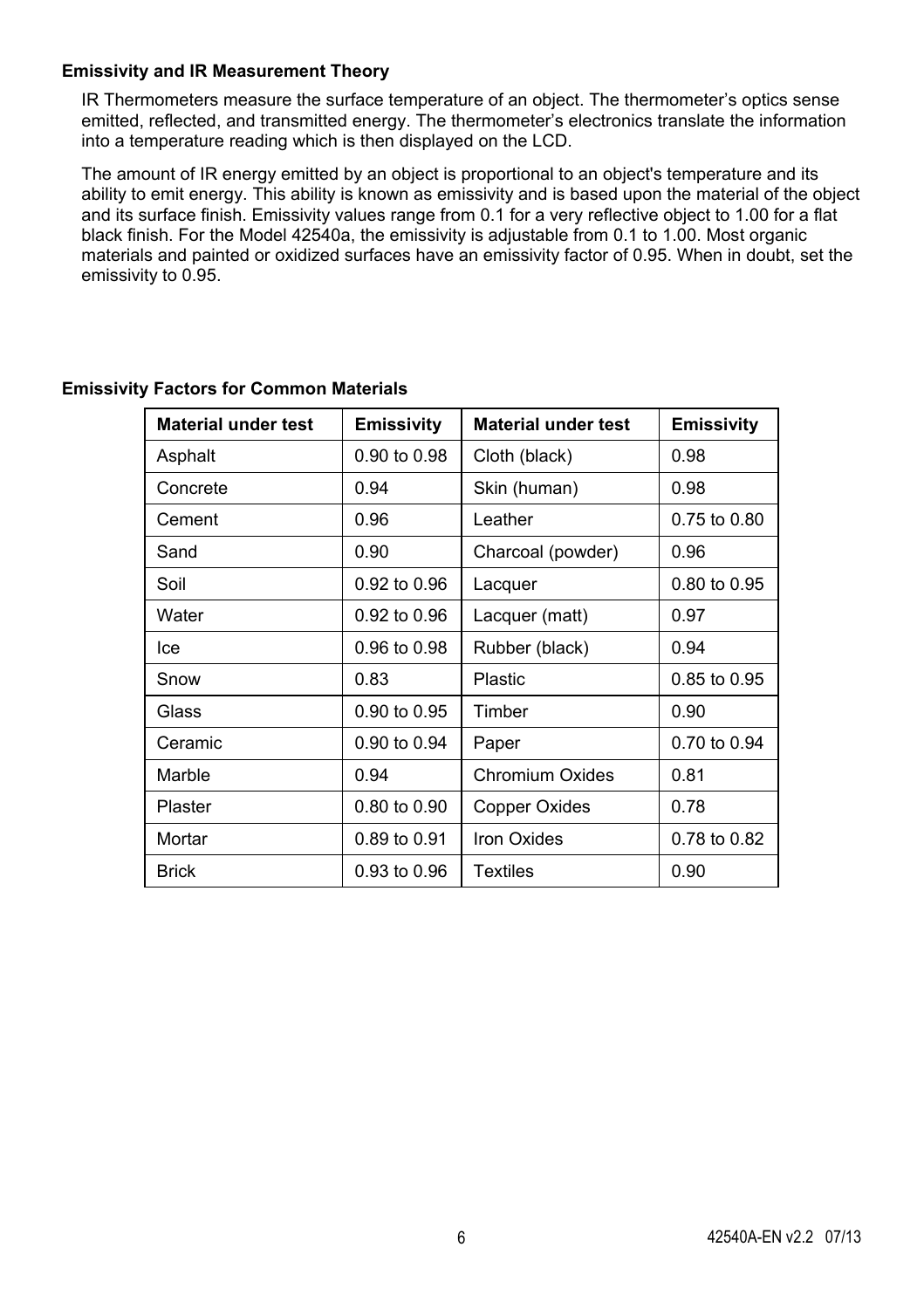# *Specifications*

## **Infrared Thermometer Specifications**

| Range / Resolution | -58 to 1400°F (-50 to 760°C)                                                                                              | $0.1^{\circ}$ C/F over entire range |  |
|--------------------|---------------------------------------------------------------------------------------------------------------------------|-------------------------------------|--|
| Accuracy           | $\pm$ 2% of reading or 4 <sup>o</sup> F (2 <sup>o</sup> C) whichever is greater < 932 <sup>o</sup> F (500 <sup>o</sup> C) |                                     |  |
| (of reading)       | $\pm$ (2.5% of reading + 5°) > 932°F (500°C)                                                                              |                                     |  |
|                    | Note: Accuracy is specified for the following ambient temperature range:<br>64 to 82°F (18 to 28°C)                       |                                     |  |
| Emissivity         | Adjustable from 0.1 to 1.00 (0.95 default value)                                                                          |                                     |  |
| Field of View      | $D/S =$ Approx. 16:1 ratio (D = distance, S = spot)                                                                       |                                     |  |
| Laser power        | Less than 1mW                                                                                                             |                                     |  |
| Spectral response  | 6 to 14 $\mu$ m (wavelength)                                                                                              |                                     |  |

## **General Specifications**

| Display                      | 41/2 digit backlit LCD display with function indicators |
|------------------------------|---------------------------------------------------------|
| Display rate                 | 1 second approx.                                        |
| <b>Operating Temperature</b> | 32°F to 122°F (0°C to 50°C)                             |
| <b>Operating Humidity</b>    | Max. 80% RH.                                            |
| Power Supply                 | 9V battery                                              |
| Automatic Power Off          | Approx. 6 seconds after the trigger is released         |
| Safety compliance            | СE                                                      |
| Weight                       | 10.2 oz. / 290g                                         |
| <b>Dimensions</b>            | 3.9 x 2.2 x 9.0" (100 x 56 x 230mm)                     |